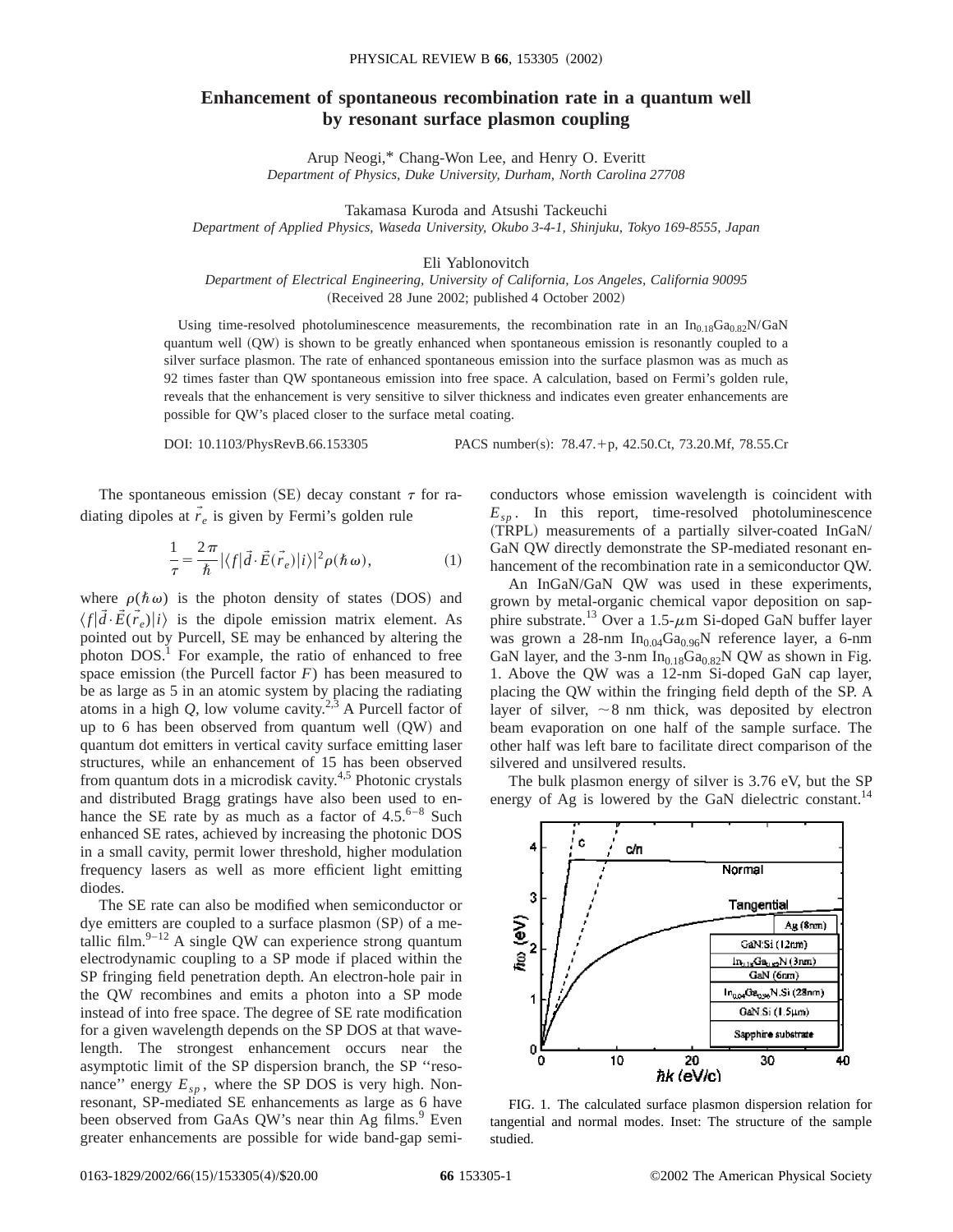

The SP dispersion relation is derived, using Maxwell's equations, from the known dielectric properties of Ag and GaN.<sup>15</sup> Considering a silver film of thickness *t* and permittivity  $\varepsilon_2$ , sandwiched between GaN and air with permittivities  $\varepsilon_1$  and  $\varepsilon_3$  respectively, the boundary condition gives the SP dispersion relation

$$
\left(\frac{\gamma_1}{\varepsilon_1} + \frac{\gamma_2}{\varepsilon_2}\right) \left(\frac{\gamma_3}{\varepsilon_3} + \frac{\gamma_2}{\varepsilon_2}\right) - \left(\frac{\gamma_1}{\varepsilon_1} - \frac{\gamma_2}{\varepsilon_2}\right) \left(\frac{\gamma_3}{\varepsilon_3} - \frac{\gamma_2}{\varepsilon_2}\right) e^{-2\gamma_2 t} = 0,
$$
\n(2)

where  $\gamma_i = k^2 - \varepsilon_i \omega^2/c^2$ ,  $i = 1,2,3$ , and  $k = 2\pi/\lambda$  is the wave vector. The SP dispersion contains tangential and normalmode branches  $(Fig. 1)$ , indicating the dominant direction of current flow in the silver film. For silver films with *t*  $\geq 8$  nm, the tangential SP branch asymptotically approaches  $E_{sp}$ =2.85 eV ( $\lambda_{sp}$ =436 nm), the SP "resonance" energy. Because the photon DOS is proportional to  $dk/d\omega$ , the SP DOS and SE enhancement will be greatest at the SP resonance.

The resonant enhancement is measured by comparing the luminescence decay rate from the photoexcited QW on the silvered and unsilvered sides. Room-temperature TRPL measurements were performed using a 100-MHz Kerr-lens mode-locked, frequency-doubled Ti:sapphire (Ti:S) laser with average incident pump power of 10 mW  $(~13 \mu J/cm^2)$ . The pump excitation energy (3.14 eV or 395) nm) was chosen to be below the band gap of the InGaN reference layer and GaN layers so electron-hole pairs were generated only in the QW. However, defects in the Si:GaN may also emit. The luminescence signal was dispersed in a grating spectrometer  $(600 \text{ g/mm})$  and measured simultaneously across three wavelength bands  $(2.55-2.68, 2.71-$ 2.87, and  $2.79-2.96$  eV) using a Hamamatsu streak camera with a resolution of 15 ps. The three adjacent 25-nm  $(\sim150 \text{ meV})$ -wide wavelength bands spanned the entire continuous-wave photoluminescence (cw PL) emitted from the QW. Features narrower than 25 nm were resolved by sequentially comparing adjacent 5 or 10 nm data windows offset from each other by 1–4 nm steps. Of course, all TRPL traces represent the sum effect of components with wavelength dependent behavior. However, narrowing the bandwidth of the windows further did not significantly improve the ability to measure wavelength dependence because of the reduced signal-to-noise ratio, especially on the silvered side.

An example of a TRPL trace is presented in Fig.  $2(a)$ ,

FIG. 2. (a) TRPL decay of the unsilvered and silvered InGaN QW for a 25-nm-wide wavelength detection window  $(2.79-2.96 \text{ eV})$ , with pump energy of  $3.14$  eV.  $(b)$ Comparison of the time-integrated PL and the TRPL-measured recombination rate constant ( $\tau_0$ ) of the unsilvered InGaN QW. The dashed curve is the estimation given by Eq. (4) with  $\hbar \omega_c$ = 2.8 eV and  $\hbar\Delta\omega$  = 0.16 eV.

comparing the temporal decay of the unsilvered and silvered QW PL for a 25-nm-wide wavelength band. The luminescence decay constants from the silvered and unsilvered sides were independently derived from exponential fits to the data  $(5$  or 10 nm windows) and then compared under identical pump and detector parameters. The uncertainty in fitted rate constants for a 10 nm window is 2%–5% at wavelengths near the peak cw PL emission  $(2.75 \text{ eV})$  and rises to as much as 10%–16% at longer and shorter wavelength extremes where the emission is weaker.

On the unsilvered side, the QW exhibited a long single exponential decay whose decay constant  $\tau_0$  was the slowest ( $\tau_0$ =25 ns) at wavelengths near the peak PL emission (2.76)  $eV$ ) [Fig. 2(b)]. This very long decay constant, and the correspondingly high PL intensity, indicates a high internal quantum efficiency and insignificant nonradiative processes compared to radiative recombination  $(1/\tau_0 = 1/\tau_{nr} + 1/\tau_r)$  $\approx 1/\tau_r$ ).<sup>16,17</sup> Away from the peak PL emission wavelength, the recombination rate accelerates ( $\tau_0$ =4-5 ns) at the longest and shortest wavelengths measured. The wavelength dependence of InGaN QW emission has been studied previously, $17$  and has been found to differ markedly from the SE rate of a dipole radiator (dipole moment  $d$ ) in a dielectric medium (index of refraction  $n$ )

$$
\frac{1}{\tau_r(\omega)} = \frac{4nd^2\omega^3}{3\hbar c^3},\tag{3}
$$

especially at low frequency where shallow level traps, impurities, and quantum-dot-like structures in the QW contribute to recombination. A phenomenological estimate is a Lorentzian

$$
\frac{1}{\tau_0(\omega)} \simeq \frac{1}{\tau_r(\omega)} = \frac{1}{\tau_{r_0}} \frac{\Delta \omega^2}{(\omega - \omega_c)^2 + \Delta \omega^2},
$$
(4)

whose peak at  $(\omega_c)$  and linewidth  $\Delta \omega$  also roughly coincide with that of the measured cw PL  $[Fig. 2(b)].$ 

By contrast, the weaker PL intensity through the silvercoated surface exhibits a biexponential decay. The slower TRPL relaxation component has a decay constant  $(\tau_2)$  of between 5–10 ns for emission between 2.61–2.94 eV. The decay constant shows no systematic variation with changing emission wavelength and silver thickness. Regarding the latter, the degree of coupling to the SP mode will be shown to depend on the thickness of the silver film. Comparison of the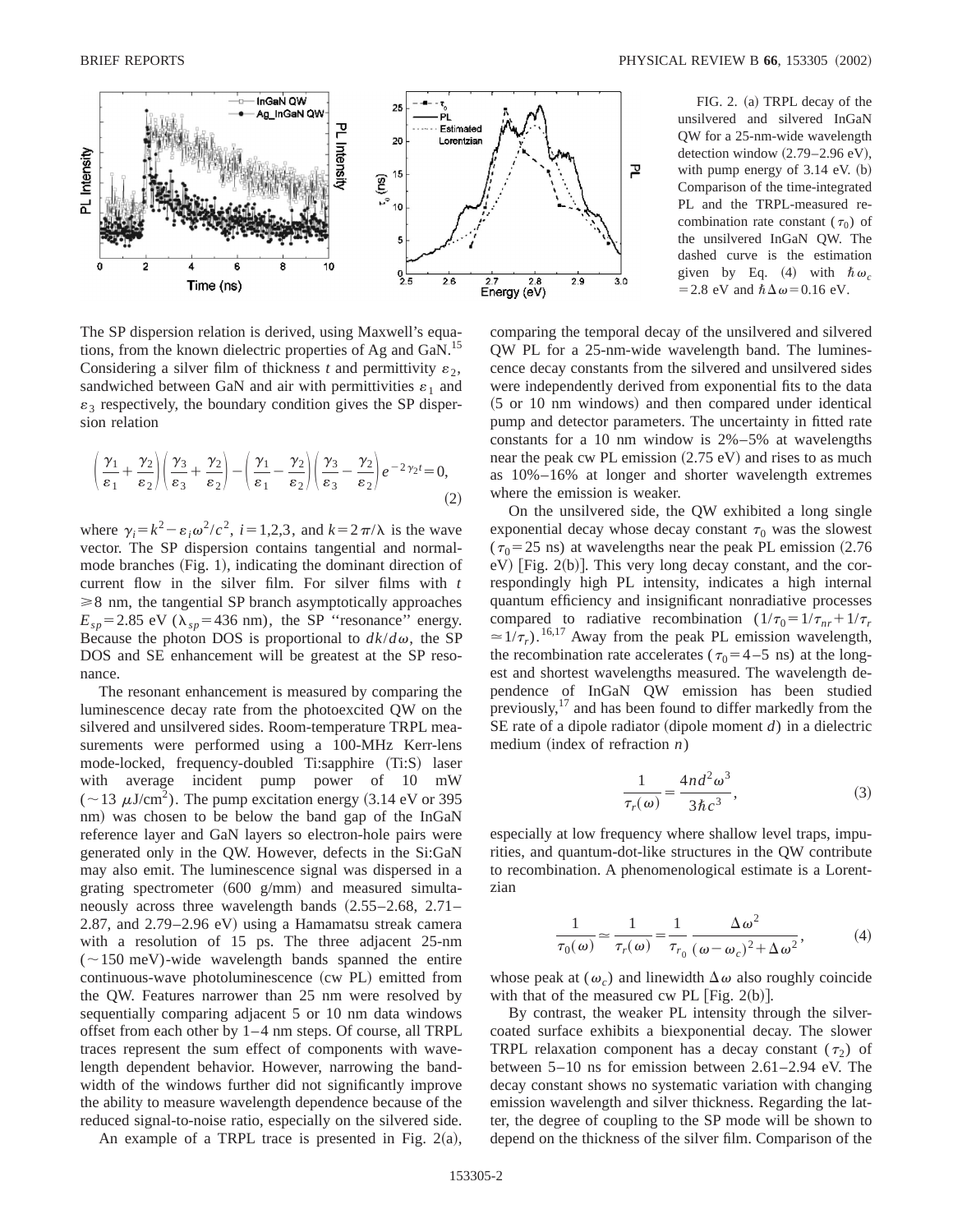

relative cw PL intensities of the InGaN reference layers reveals small variations in the thickness of the silver film. (It is thicker at location  $P_2$  than at  $P_1$ .) The fact that  $\tau_2$  is insensitive to these thickness variations suggests that the slowly decaying emission must arise from sources uncoupled to the surface plasmon mode, such as impurity bound excitons of shallow level defect states in GaN layers.

The faster decay component, with decay constant  $\tau_1$ , instead depends sensitively on the thickness of the silver coating and therefore corresponds to enhanced recombination in the QW mediated by the SP mode  $(1/\tau_1 = 1/\tau_{nr} + 1/\tau_r)$  $1/\tau_{sp} \approx 1/\tau_{sp}$ ). The measured  $\tau_1$  was observed to vary with sample thickness from 235 ps at  $P_2$  to 512 ps at  $P_1$ . As expected, this faster component is strongest near  $E_{sp}$   $(2.85$ eV). However, the SP resonance is fairly broad because it is evident at energies 200 meV lower than  $E_{sp}$ , and it decays with a time constant almost independent of the emission wavelength. To summarize the wavelength dependence of the SP enhancement, Fig. 3 plots the Purcell factor ( $F_{sp}$ =1  $+\tau_0/\tau_1$ ) derived from the measured TRPL decay constants. The data demonstrate a sudden rise at higher energies, a peak enhancement near 2.8 eV, and weaker enhancement at lower energies. The maximum values of  $F_{sp}$  were 36 (at 2.83 eV) and 92 (at 2.79 eV) at sample positions  $P_1$  and  $P_2$ , respectively.

Fermi's golden rule  $(1)$  provides insight into the frequency dependence of the Purcell factor and reveals the sensitivity of  $F_{sp}$  to the silver thickness *t* and Ag-QW separation  $a$ .<sup>11</sup> First, the electric field of the SP mode at the QW must be calculated and used to derive the dipole matrix element. The SP electric field varies only in the *z* direction, so the normalization of  $E(z)$  to a half quantum of zero-point fluctuation in the dispersive medium becomes

$$
\alpha^2 = \frac{S}{A} = \frac{\hbar \omega/2}{\frac{A}{8\pi} \int_{-\infty}^{\infty} dz \frac{\partial(\omega \varepsilon(\omega, z))}{\partial \omega} |E(z)|^2},
$$
(5)

where  $E(z)$  is the un-normalized electric field at a distance z from the Ag-GaN interface,  $\left| \alpha E(a) \right|^2$  is the normalized electric field at QW depth *a*, *A* is the quantization area, and  $\varepsilon(\omega, z)$  is the dielectric function of the GaN, Ag, or air. The enhanced recombination rate  $(1/\tau_{sp})$  can then be estimated in the QW under the influence of the local electric field from the tangential SP mode

FIG. 3. (a) The Purcell enhancement factor,  $F_{sp}$ , measured using TRPL windows 10 nm (position  $P_1$ ) and 5 nm (position  $P_2$ ) wide. Overlaid is the prediction of the enhancement. (b) Comparison of the time-integrated PL emission ratios for excitation by HeCd and Ti:s lasers. (The undulations in the cw PL arise from interference in the sample.)

$$
\frac{1}{\tau_{sp}(\omega)} = \frac{2\pi}{\hbar} \left[ \frac{1}{3} d^2 |\alpha E(a)|^2 \right] 2\pi k \frac{A}{(2\pi)^2} \frac{dk}{d(\hbar \omega)}
$$

$$
= \frac{S}{3\hbar^2} |dE(a)|^2 k \frac{dk}{d\omega},\tag{6}
$$

where the factor  $1/3$  comes from spatial averaging of polarization. Inserting measured values for  $a$   $(12$  nm) and  $t$   $(8 \text{ nm})$ while using the  $\tau_1$  data to fit for *d* (24 nm), the calculation predicts that  $\tau_{sp}$  should be relatively independent of frequency from 2.6 eV to  $E_{sp}$ .

The frequency dependence of  $F_{sp}$  derives from Eq.  $(6)$ and the frequency dependence of the unsilvered QW recombination rate  $\tau_0$  [Fig. 2(b)]. For the parameters in this experiment, the frequency dependence of  $F_{sp}$  below  $E_{sp}$  derives primarily from  $\tau_0$ . Unfortunately, a predictive theory of the  $\tau_0$  is not available, so an accurate estimate of  $F_{sp}$  is not possible. However, if Eqs.  $(4)$  and  $(6)$  are used as approximations for  $\tau_0$  and  $\tau_1$ , respectively, then  $F_{sp}(\omega) \approx 1$  $+\tau_0 / \tau_1$  may be plotted (Fig. 3) using the parameters for this sample. The predicted frequency peak and width of  $F_{sp}$ agree well with the measured peaks and widths of the TRPL data. The peak value of  $F_{sp}$  is a sensitive function of Ag thickness through  $\tau_{sp}$ . A reduction of *t* from 8 to 6 nm halves the peak value of  $F_{sp}$ , suggesting that the differing values of  $F_{sp}$  observed at  $P_1$  and  $P_2$  arise from small variations of the Ag thickness.

Recently,  $F_{sp}$  was measured in a similar sample by means of cw PL using a HeCd excitation source (*Eex* = 3.82 eV,  $\lambda_{ex}$ = 325 nm).<sup>11</sup> A ratio of the PL emission for the unsilvered to silvered sides was measured as a function of wavelength, and a peak enhancement factor of 55 was estimated from the data. Those measurements were repeated here, and although the measured enhancement factors were similar to and consistent with the TRPL data, the energy of maximum enhancement in both cw PL measurements was blue shifted from  $E_{sp}$ . When time-integrated PL is measured using the Ti:S laser instead, this blueshift disappears (inset, Fig. 3). Note that the HeCd laser excites all layers of the sample while the Ti:S laser only excites the QW and GaN defects. Therefore, any cw PL ratio measured using a HeCd laser must be understood to represent  $F_{sp}$  convolved with other excitation-dependent effects (particularly in the cap layer), while the TRPL data measures only  $F_{sp}$ . Furthermore, the role of nonradiative recombination was ignored in